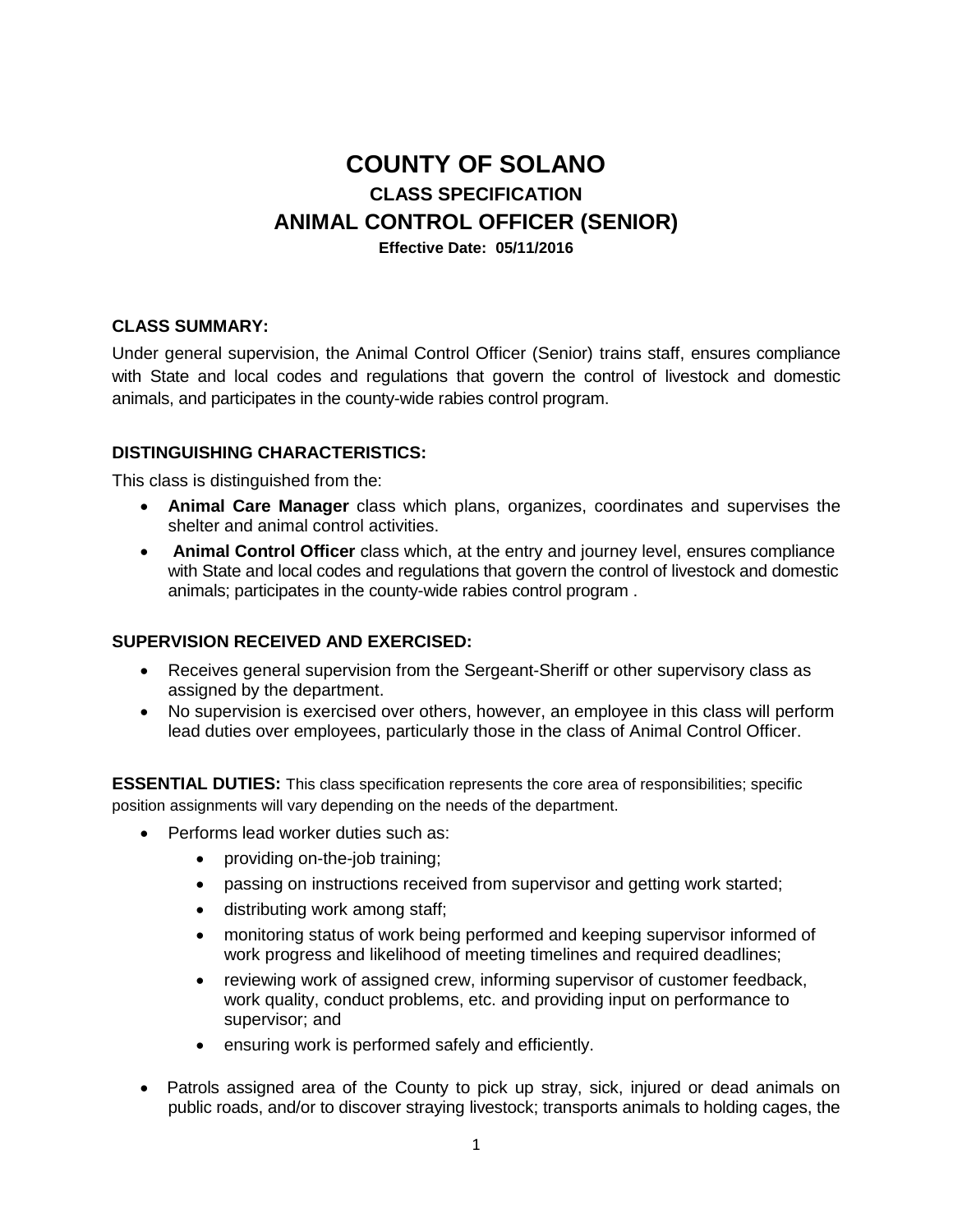animal shelter or a veterinarian as appropriate; herds or assists in herding livestock back to the owner's property.

- Responds to and investigates all reports of animals biting people; reviews all bite reports for accuracy and to determine the circumstances under which the bite occurred; assures that all bite reports are entered properly on the computer; determines whether animal quarantine will be at the animal's home, the Animal Shelter or with a Veterinarian; observes animal for clinical symptoms of rabies; follows up on results and releases animals after the appropriate quarantine period; ensures collection of quarantine fees.
- Responds to radio dispatched calls to provide service in assigned area; removes animals from public property; explains/enforces state and County laws governing animal control and licensing to citizens.
- Patrols for and responds to calls of rabid or potentially rabid animals; gathers specimens for laboratory analysis for rabies; observes strict procedures to protect against rabies for laboratory analysis for rabies contamination.
- Extracts data on bites and dogs from computer to complete quarterly reports and/or to prepare court documents; checks for prior bite history on an animal when a bite is reported; retains copies of the bite reports for use in court; determines whether court action is necessary; requests the District Attorney's Office to prosecute cases for the removal of an animal from the home and for its disposal because of viciousness or its probable contracting of rabies; testifies in court and renders opinions on the nature of the animal.
- Carries out court orders for the removal and disposal of animals; may request law enforcement assistance; may be required to forcibly enter a residence to obtain the animal; may be required to make arrests.
- Investigates citizen complaints concerning animal nuisances; attempts to resolve problems and disputes at the scene; issues abatement notices for animal nuisances; issues citations for code violations; logs and reports complaints and their disposition.
- Inspects commercial kennels for code compliance; may investigate complaints of animal abuse.
- Assists in developing and maintaining procedural manuals; prepares, submits and files reports and records; prepares and maintains activity logs and records of all animals transported to holding cages or to the shelter.
- Assists in shelter and equipment maintenance, care and disposal of animals, and/or animal claims and adoptions.
- Performs other duties of a similar nature or level as assigned.

## **EDUCATION AND EXPERIENCE:**

**Education:** High School Diploma, GED, or equivalent;

#### **AND**

 **Experience:** One year of full-time paid work experience in the care and/or control of animals in an animal control/care agency, a Humane Society, a veterinary clinic, a shelter and/or equivalent animal care facility.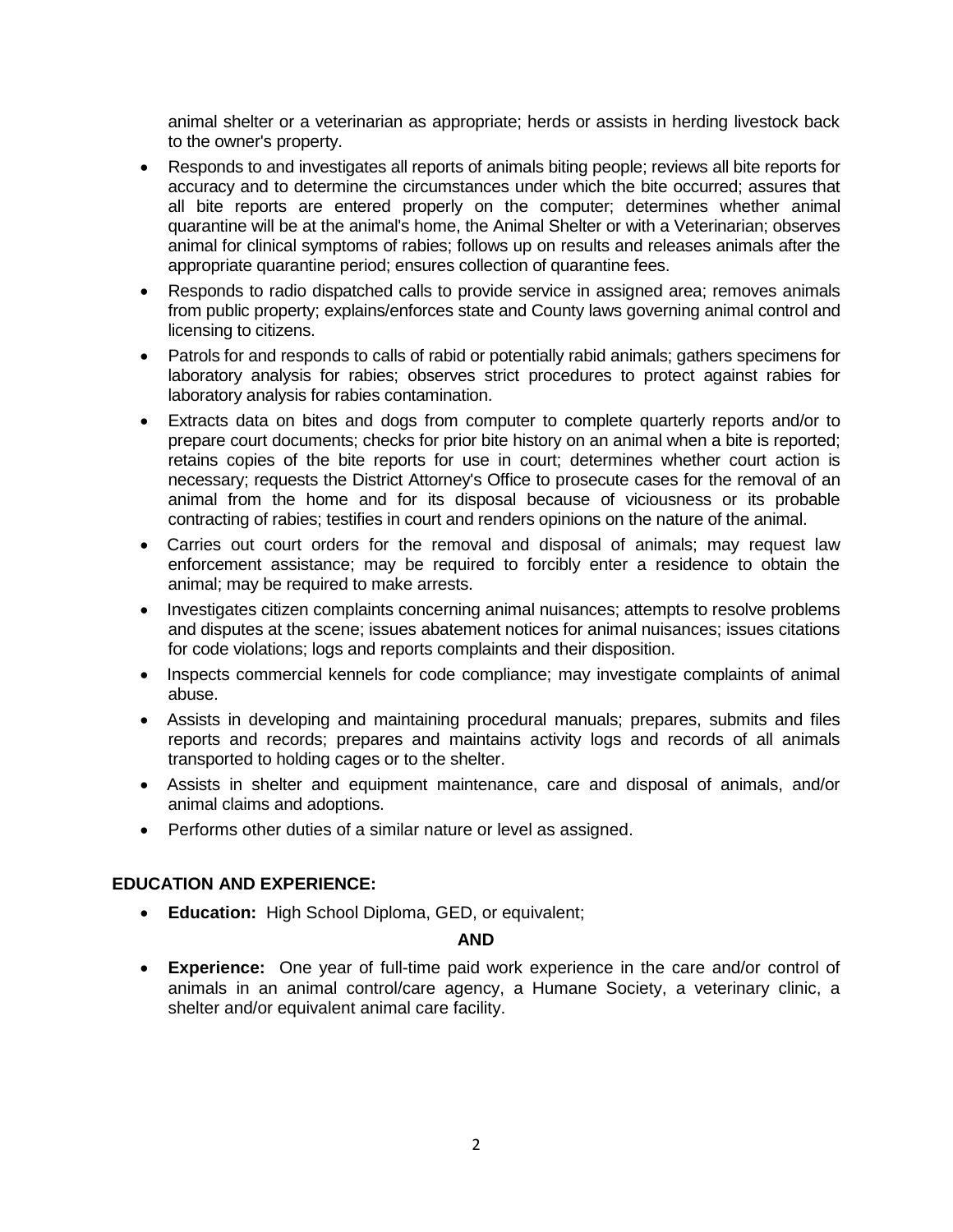# **LICENSING, CERTIFICATION AND REGISTRATION REQUIREMENTS**:

- Possession of a valid Class C California Driver's License is required.
- Possession of a certificate demonstrating satisfactory completion of a POST course on PC 832 (arrest and firearms training) or completion of basic policy academy is required within six (6) months of appointment

#### **Notes:**

- All licenses, certificates and registrations must be kept current while employed in this class.
- Completion of the Animal Law Enforcement Training Academy (Advanced) sponsored by the State Humane Association of California and the California Veterinary Medical Association may be considered in the rating or selection process.

# **REQUIRED KNOWLEDGE, SKILLS AND ABILITIES:**

## **Knowledge of:**

- Standard and accepted principles of leadership, on-the-job training, and work review.
- Clinical symptoms of rabies in animals and humans.
- Dangers of rabies exposure and effective protective/preventive measures.
- Proper dissection for rabies.
- State and local laws, rules and regulations governing rabies and animal control.
- Characteristics of various breeds of animals.
- **Effective public relations techniques.**
- Court procedures and documents.
- Computerized data collection, retrieval and analysis.
- Oral communication techniques to include presentations to groups of various sizes in a positive, inclusive, and motivational manner.
- English composition, spelling, grammar, vocabulary, and punctuation for both written and oral communications.
- Formats and appropriate terminology for written communications such as business correspondence, policies, procedures and narrative reports.
- Standard office procedures, practices, equipment, personal computers, and software.

## **Skill and/or Ability to:**

- Distribute work and provide work directions, review work performance and conduct of staff, and provide on-the-job training to staff led.
- Protect oneself and others from rabid or vicious animals by the proper use of tools, firearms (shotguns, rifles and handguns), tranquilizer guns, and other equipment.
- Euthanize and dissect animals.
- Drive a motor vehicle.
- Instruct staff and the public in rabies control measures, rules, regulations and laws.
- Deal with violent, hostile and irate people in a constructive manner.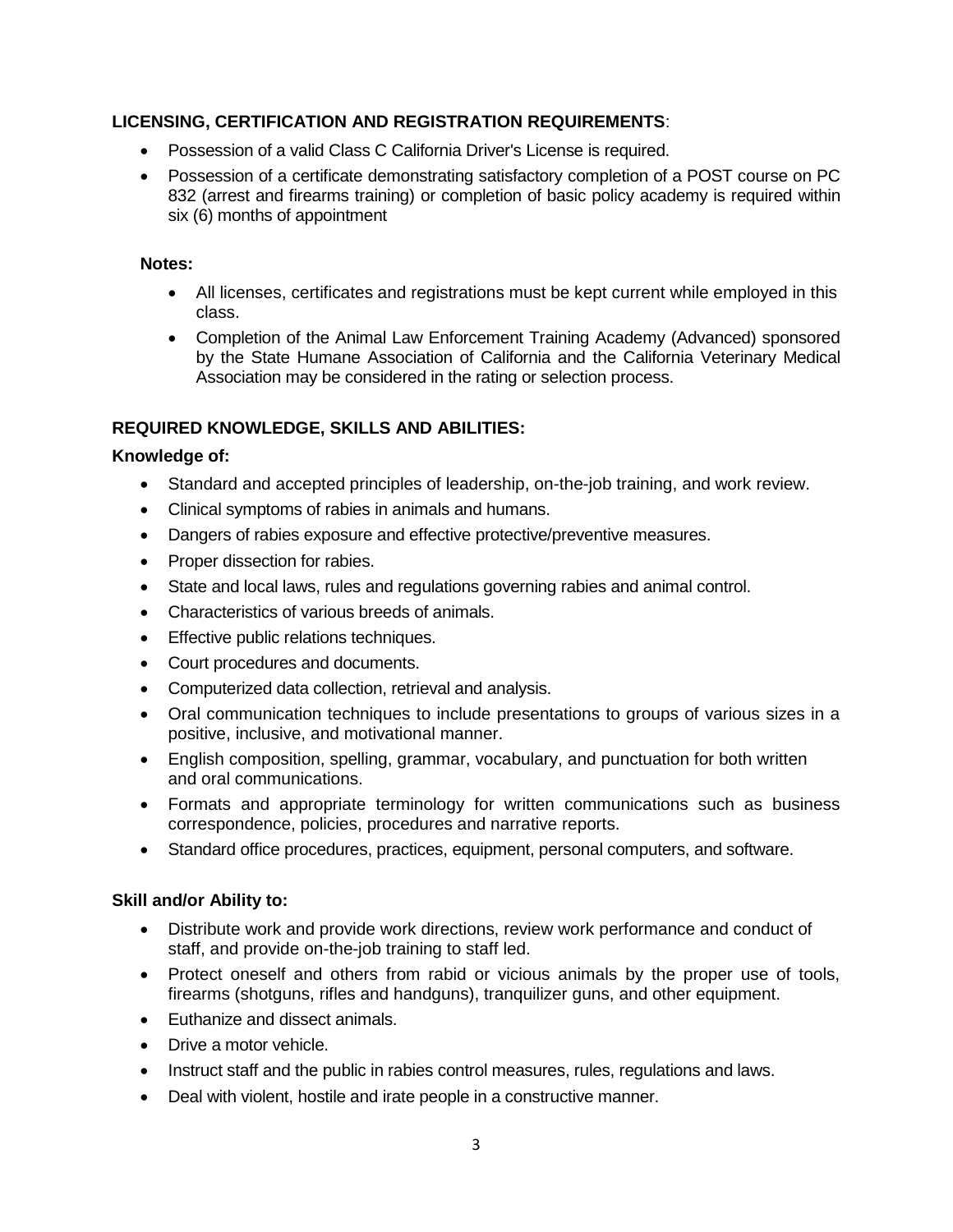- Protect against exposure to rabies while catching or dissecting an animal.
- Follow precisely procedures designed to ensure safety.
- Interpret, explain/enforce and apply laws, rules, regulations and procedures.
- Use computer assistance to gather and analyze data.
- Develop, recommend and implement operational program procedures.
- Determine the appropriate course of action in emergency or stressful situations.
- Prepare narrative and statistical reports.
- Comply with laws, regulations and professional practices governing rabies control program services and operations.
- Maintain accurate records and document actions taken.
- Interview people to determine circumstances surrounding bite incidents or suspected exposure to rabies and to get information for possible legal action.
- Organize and prioritize work assignments.
- Research regulations, procedures and/or technical reference materials.
- Prepare court cases and documents; testify in court.
- Communicate information and ideas clearly and concisely, both orally and in writing.
- Work with and speak to a variety of individuals and groups in a tactful and effective manner.
- Establish and maintain effective working relationships with those contacted in the performance of required duties.
- Prepare a variety of written communications including reports.
- Assists in the preparation of policies and procedures.
- Use modern office equipment to include computers and related software applications.

# **PHYSICAL REQUIREMENTS:**

- Mobility and Dexterity: This class typically requires employees to perform the following: stooping, kneeling, reaching, standing, walking, fingering, grasping, feeling (i.e. sense of touch), and repetitive motion.
- Lifting, Carrying, Pushing and Pulling Heavy work: This class typically requires employees to perform the following: exerting up to 100 pounds of force occasionally, and/or up to 50 pounds of force frequently, and /or up to 20 pounds of force constantly to move objects.
- Vision: This class requires the employee to have close visual acuity, with or without correction, to prepare and analyze data and figures, to view a computer terminal, to read, etc. Positions in this class also require employees to have depth perception in order to operate a motor vehicle. Employees in this class must have the visual acuity to make observations of surroundings and must demonstrate color vision sufficient to distinguish colors in order to describe events in an accurate manner.
- Hearing/Talking: This class requires the employee to perceive the nature of sounds at normal speaking levels with or without correction, and to have the ability to receive detailed information through oral communication. This class also requires employees to express or exchange ideas by means of the spoken word. Detailed or important instructions must often be conveyed to others accurately, loudly, and/or quickly.